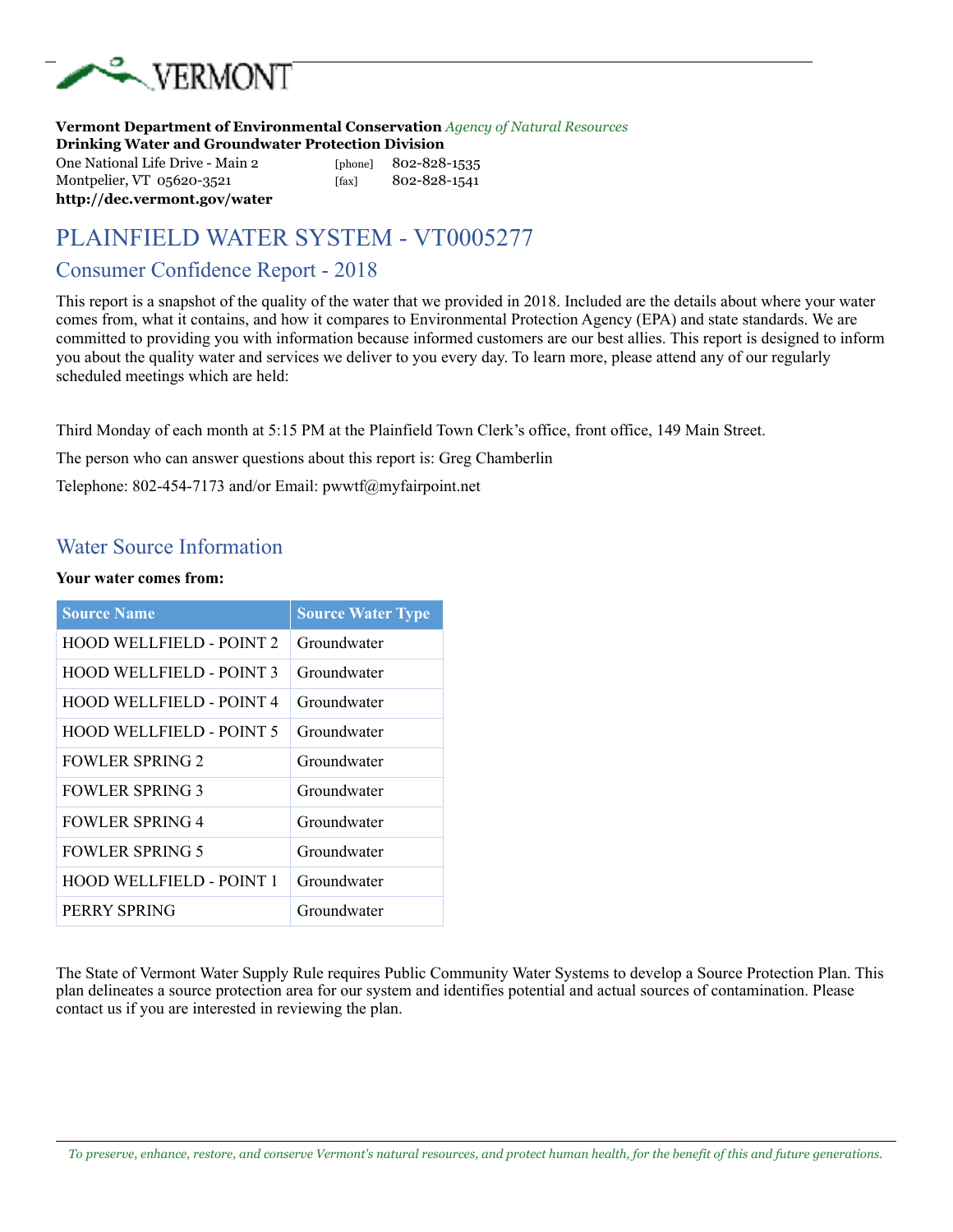# Drinking Water Contaminants

The sources of drinking water (both tap water and bottled water) include surface water (streams, lakes) and ground water (wells, springs). As water travels over the land's surface or through the ground, it dissolves naturally-occurring minerals. It also picks up substances resulting from the presence of animals and human activity. Some "contaminants" may be harmful. Others, such as iron and sulfur, are not harmful. Public water systems treat water to remove contaminants, if any are present.

In order to ensure that your water is safe to drink, we test it regularly according to regulations established by the U.S. Environmental Protection Agency and the State of Vermont. These regulations limit the amount of various contaminants:

**Microbial contaminants**, such as viruses and bacteria, which may come from sewage treatment plants, septic systems, agricultural livestock operations and wildlife

**Inorganic contaminants**, such as salts and metals, which can be naturally-occurring or result from urban storm water runoff, industrial or domestic wastewater discharges, oil and gas production, mining or farming.

**Pesticides and herbicides**, may come from a variety of sources such as storm water run-off, agriculture, and residential users. **Radioactive contaminants**, which can be naturally occurring or the result of mining activity

**Organic contaminants**, including synthetic and volatile organic chemicals, which are by-products of industrial processes and petroleum production, and also come from gas stations, urban storm water run-off, and septic systems.

## Water Quality Data

The table below lists all the drinking water contaminants that we detected during the past year. It also includes the date and results of any contaminants that we detected within the past five years if tested less than once a year. The presence of these contaminants in the water does not necessarily show that the water poses a health risk.

**Terms and abbreviations** - In this table you may find terms you might not be familiar with. To help you better understand these terms we have provided the following definitions:

**Action Level (AL):** The concentration of a contaminant which, if exceeded, triggers treatment or other requirements which a water system must follow.

Level 1 Assessment: A level 1 Assessment is a study of the water system to identify potential problems and determine (if possible) why total coliform bacteria have been found in our water system.

**Level 2 Assessment:** A Level 2 Assessment is a very detailed study of the water system to identify potential problems and determine (if possible) why an E. coli MCL violation has occurred and/or why total coliform bacteria have been found in our water system on multiple occasions.

**Locational Running Annual Average (LRAA):** The average of sample analytical results for samples taken at a particular monitoring location during four consecutive calendar quarters.

**Maximum Contamination Level (MCL):** The "Maximum Allowed" MCL is the highest level of a contaminant that is allowed in drinking water. MCL's are set as close to the MCLG's as feasible using the best available treatment technology.

**Maximum Contamination Level Goal (MCLG):** The "Goal" is the level of a contaminant in drinking water below which there is no known or expected risk to human health. MCLG's allow for a margin of safety.

**Maximum Residual Disinfectant Level (MRDL):** The highest level of a disinfectant allowed in drinking water. Addition of a disinfectant may help control microbial contaminants.

**Maximum Residual Disinfectant Level Goal (MRDLG):** The level of a drinking water disinfectant below which there is no known or expected risk to health. MRDLGs do not reflect the benefits of disinfectants in controlling microbial contaminants. **Nephelometric Turbidity Unit (NTU):** NTU is a measure of the clarity of water. Turbidity in excess of 5 NTU is just noticeable to the average person.

**Parts per billion (ppb) or Micrograms per liter (ug/l):** (one penny in ten million dollars)

**Parts per million (ppm) or Milligrams per liter (mg/l):** (one penny in ten thousand dollars)

**Picocuries per liter (pCi/L):** a measure of radioactivity in water

**Running Annual Average (RAA):** The average of 4 consecutive quarters (when on quarterly monitoring); values in table represent the highest RAA for the year.

**Treatment Technique (TT):** A required process intended to reduce the level of a contaminant in drinking water.

**90th Percentile:** Ninety percent of the samples are below the action level. (Nine of ten sites sampled were at or below this level).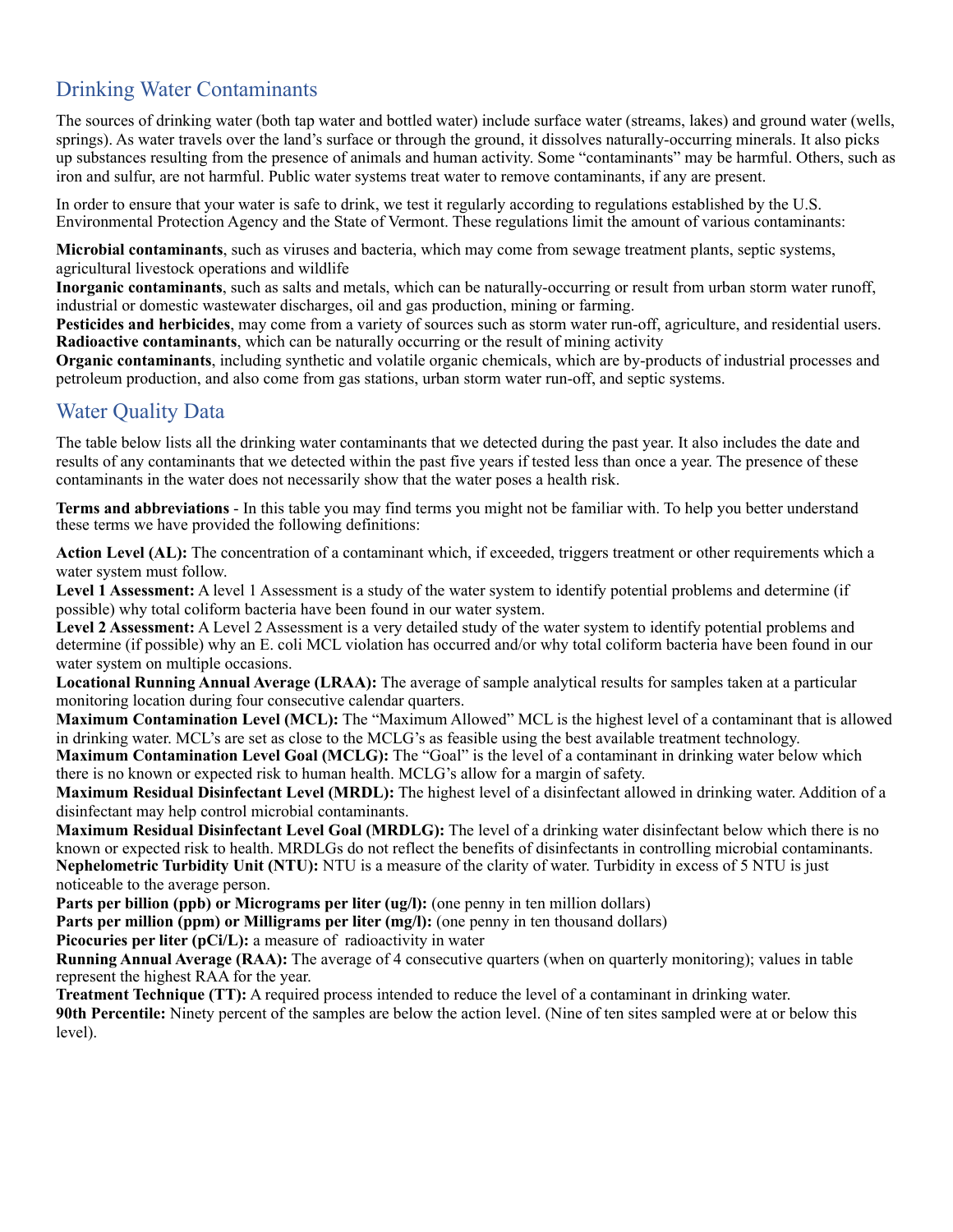# Detected Contaminants PLAINFIELD WATER SYSTEM

| <b>Disinfection Residual   RAA   RANGE</b> |                                    |  | Unit   MRDL   MRDLG   Typical Source |
|--------------------------------------------|------------------------------------|--|--------------------------------------|
| <b>Chlorine</b>                            | $0.158$   0.030 - 0.260   mg/l   4 |  | Water additive to control microbes   |

| <b>Chemical</b><br><b>Contaminants</b> | <b>Collection</b><br>Date | <b>Highest</b><br><b>Value</b> | Range          | <b>Unit</b> |    | MCL MCLG  | <b>Typical Source</b>                                                                                                                                                                                                 |
|----------------------------------------|---------------------------|--------------------------------|----------------|-------------|----|-----------|-----------------------------------------------------------------------------------------------------------------------------------------------------------------------------------------------------------------------|
| Iron                                   | 05/31/2016                | 0.084                          | $0 -$<br>0.084 | ppm         | NA | NA        |                                                                                                                                                                                                                       |
| Manganese                              | 05/31/2016                | 30                             | $0 - 30$       | ppb         | NA | <b>NA</b> | Erosion of natural deposits. Vermont<br>Department of Health has established a<br>Health Advisory of 300 ppb. Manganese<br>equal to or greater than 50 ppb can lead to<br>unacceptable taste or staining of fixtures. |
| Nitrate                                | 04/11/2018                | 0.4                            | $0.4 -$<br>0.4 | ppm         | 10 | 10        | Runoff from fertilizer use; Leaching from<br>septic tanks, sewage; Erosion of natural<br>deposits                                                                                                                     |

| <b>Disinfection</b><br><b>ByProducts</b> | <b>Collection</b><br>Year | <b>Highest</b><br>LRAA |         |     |    |          | <b>Range   Unit   MCL   MCLG   Typical Source  </b> |
|------------------------------------------|---------------------------|------------------------|---------|-----|----|----------|-----------------------------------------------------|
| <b>Total Trihalomethanes</b>             | 2018                      |                        | $4 - 4$ | ppb | 80 | $\theta$ | By-product of drinking water<br>chlorination        |

| Lead and<br><b>Copper</b> | <b>Collection</b><br>Year | <b>90th</b><br>Percentile | Range          | $ \text{Unit} \text{AL*} \text{AL} $ |     | <b>Sites</b><br>Over | <b>Typical Source</b>                                                                                        |
|---------------------------|---------------------------|---------------------------|----------------|--------------------------------------|-----|----------------------|--------------------------------------------------------------------------------------------------------------|
| Lead                      | 2018                      | 0                         | $0 - 1.1$      | ppb                                  |     | $\theta$             | Corrosion of household plumbing systems;<br>Erosion of natural deposits                                      |
| Copper                    | 2018                      | 0.074                     | $0 -$<br>0.084 | ppm                                  | 1.3 | $\theta$             | Corrosion of household plumbing systems;<br>Erosion of natural deposits; Leaching from<br>wood preservatives |

\*The lead and copper AL (Action Level) exceedance is based on the 90th percentile concentration, not the highest detected result.